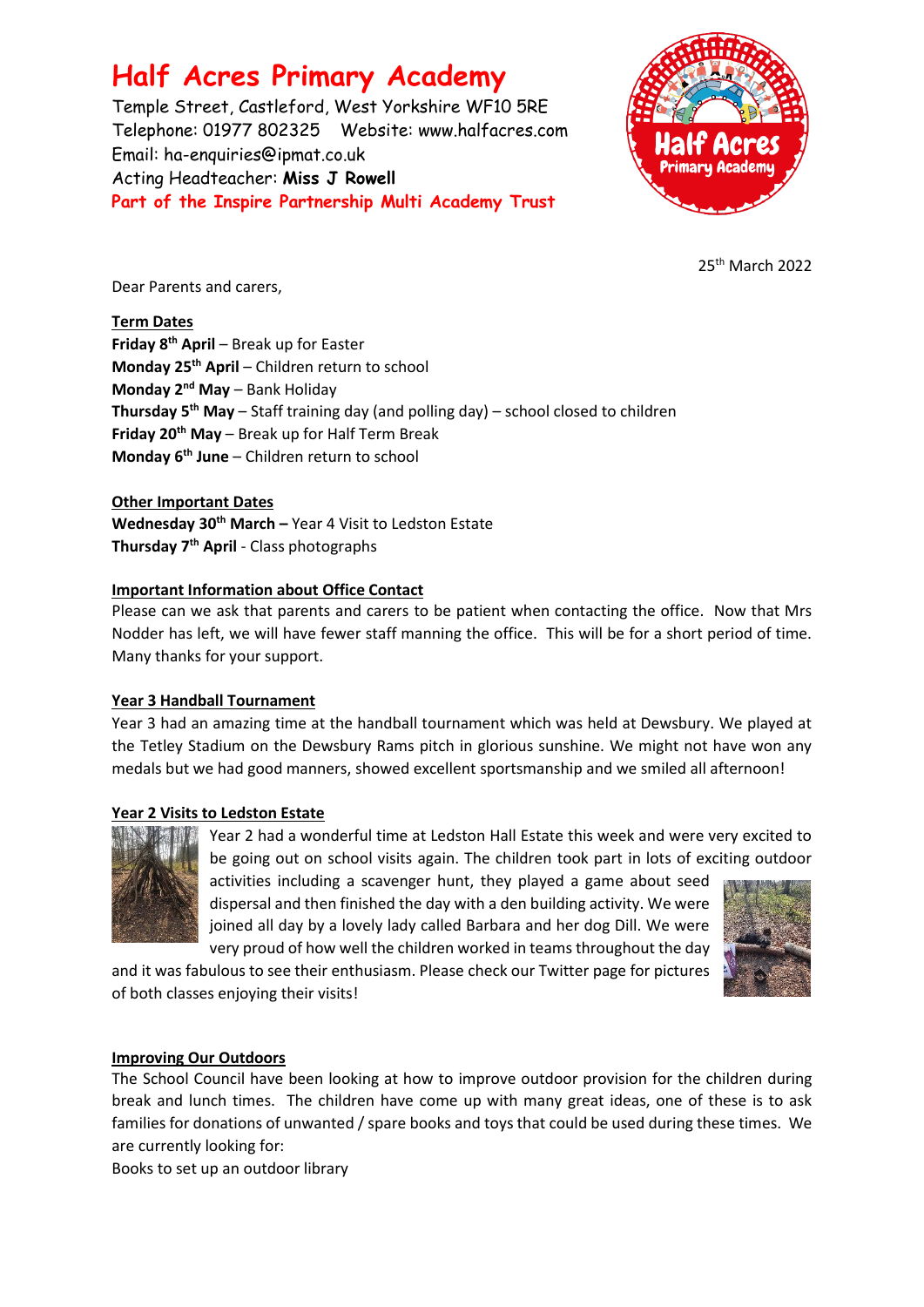Any outdoor/playground games (large Jenga, snakes and ladders etc)

Thank you to everyone who has already sent donations into school, these are much appreciated!

## **Easter**

Please see the poster below for the design an Easter Egg competition. The closing date is  $1<sup>st</sup>$  April.



Before breaking up for Easter, we will be holding an Easter themed Chocolate Raffle on Friday 8<sup>th</sup> April within each class to raise money for our school. Tickets can be obtained from the class teacher from the week beginning the 28<sup>th</sup> March - 10p per ticket / 50p per strip.

Any donations of chocolate / Easter eggs will be gratefully received. Please can these be brought to the office by Wednesday 6<sup>th</sup> April in order for us to distribute these to the classes before the raffle takes place. Thank you to anyone who has already sent chocolate donations into school.

#### **Attendance**

Attendance and punctuality are essential for your child to make the most of their learning. The children are encouraged to have 100% attendance, and aim for a minimum of 97% over the Academic year. We also expect pupils to arrive at school by 9am each morning - thank you for your support **with this.**

We are pleased to share the weekly attendance for each class:

| Class        | % Attendance this Week |
|--------------|------------------------|
| Nursery am   | 83.48%                 |
| Nursery pm   | 70.00%                 |
| YRM          | 90.88%                 |
| YRN          | 74.83%                 |
| 1Κ           | 84.07%                 |
| 1W           | 93.08%                 |
| 2C           | 86.05%                 |
| 2S           | 88.85%                 |
| 3AB          | 91.07%                 |
| 3M           | 93.57%                 |
| 4Mc          | 90.91%                 |
| 5BW          | 76.90%                 |
| 5R           | 67.63%                 |
| 60           | 92.00%                 |
| Whole School | 85.85%                 |

Unfortunaly no classes have achieved our target percentage of 97% this week. Well done to Year 3M who have achieved the highest percentage this week.

## **Twitter**

Please follow our Twitter page on:

@IPMATHalf\_Acres or [https://twitter.com/IPMATHalf\\_Acres](https://twitter.com/IPMATHalf_Acres)

to see school updates. We also celebrate our Star of the Week and Class Dojo Champion winners on this each week.